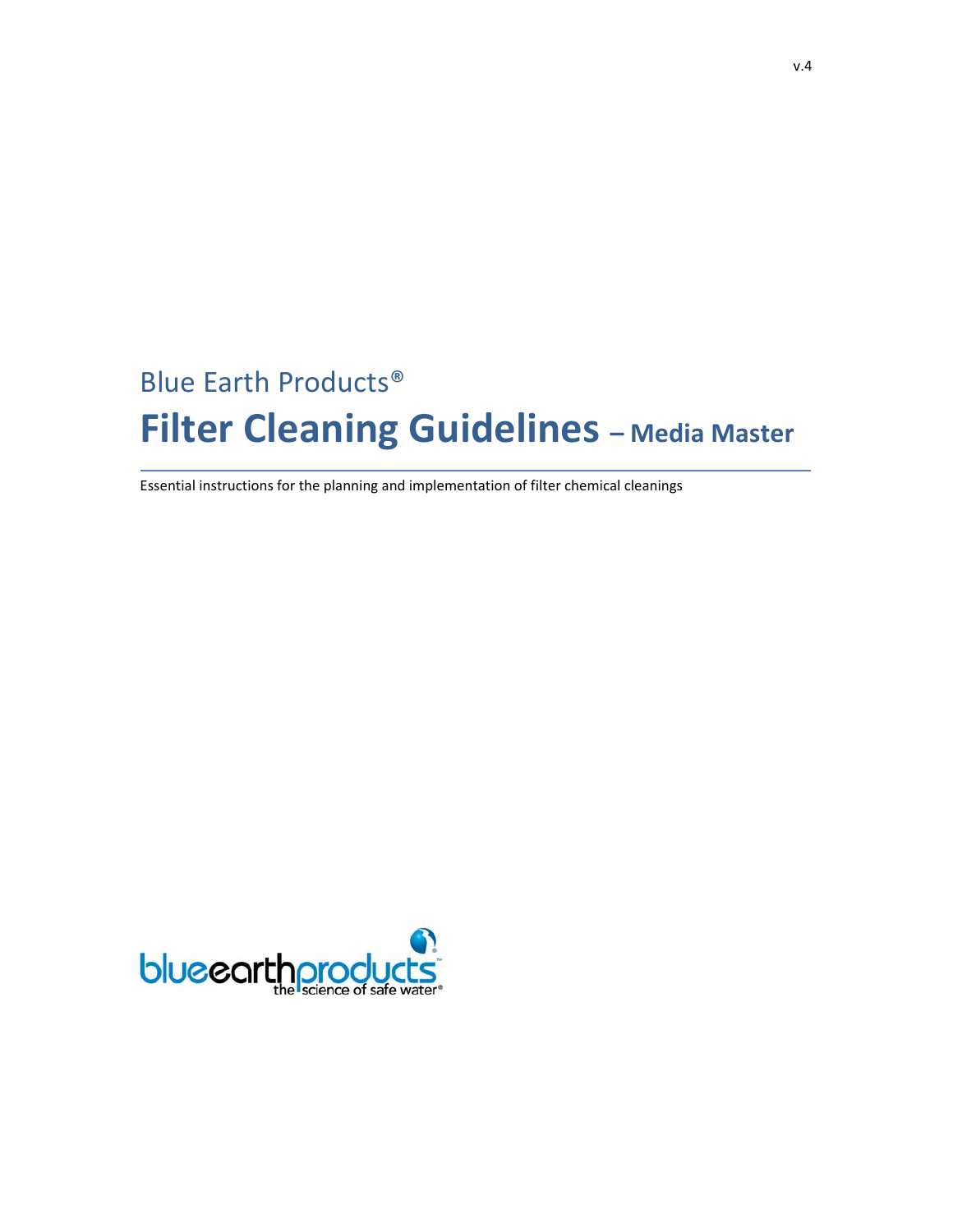

## **Table of Contents**

#### **Note:**

The procedures described within this guideline and the attachments are proprietary and may be subject to one or more copyrights, patents or pending patent applications.

Blue Earth Products is not liable for the improper use of the information contained in this manual. This manual is intended to be used as a supplement to Blue Earth Products training.

Copyright 2016 Blue Earth Products® LLC. All rights reserved Updated July 27, 2017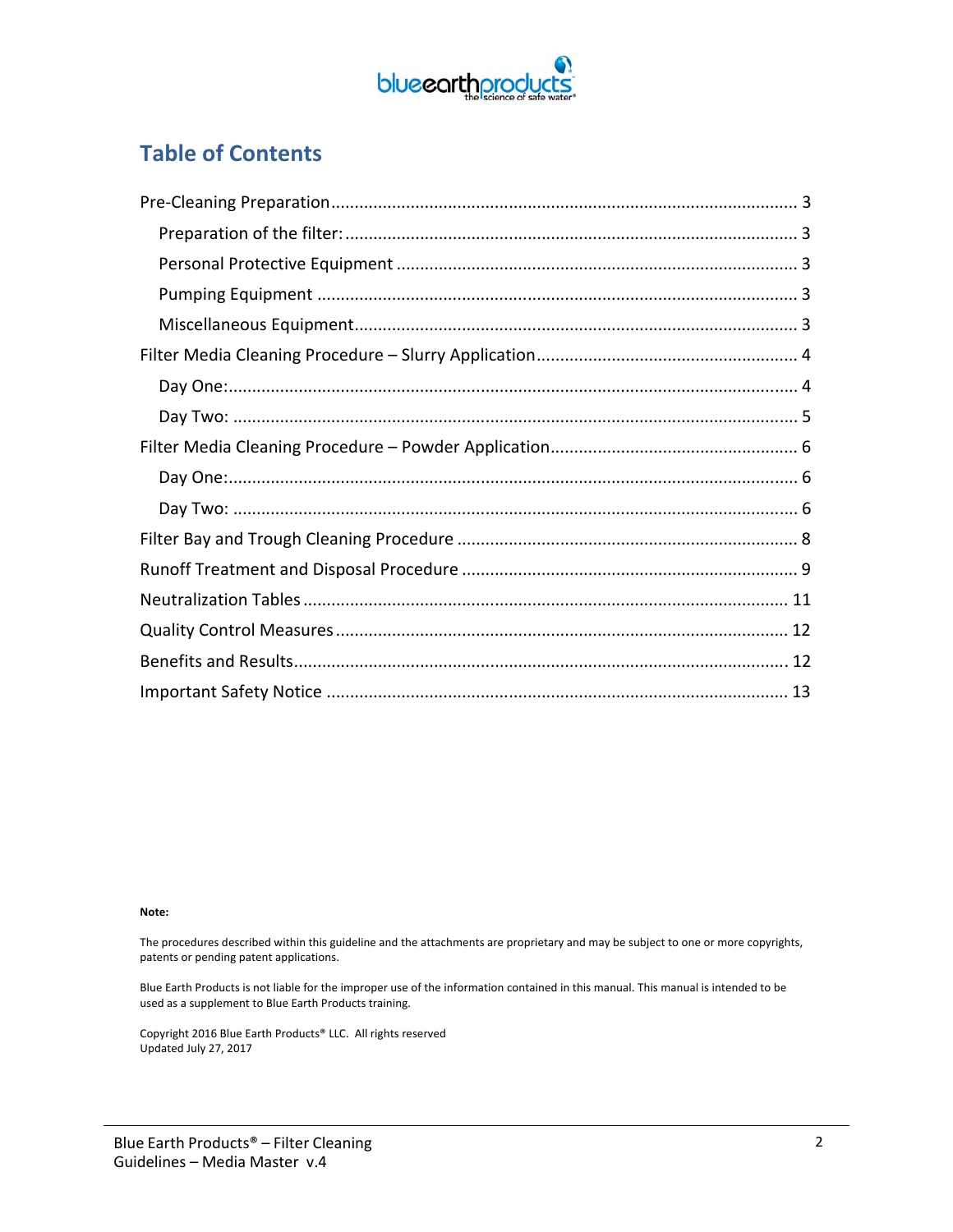

### **Pre‐Cleaning Preparation**

#### **Preparation of the filter:**

- 1. Read the "Important Safety Notice" at the end of this manual
- 2. Verify that filter effluent valves are closed tightly
- 3. Install water supply for emergency supply and slurry preparation (slurry application)
- 4. Install containment berm
- 5. Check forklift to be operated ONLY by a trained and authorized operator
- 6. Secure ladders (if used)
- 7. Fill water drum (for flushing pumps) and keep drum next to slurry tank
- 8. Install, prime and test slurry pump and check tightness of connections
- 9. Verify runoff discharge procedure
- 10. Have a copy of the Filter Media Analysis available
- 11. Have dosage information available

#### **Personal Protective Equipment**

- Chemical coverall wear legs and sleeves outside boots and gloves
- Rubber boots no lace-ups
- Face Shield
- Goggles
- Rubber gloves
- Hard hat most worksites

#### **Pumping Equipment**

- Portable gas-powered pump (non-metallic, chemical rated pump housing and fittings), hose, intake and discharge pipes
- Slurry tank (slurry application)

#### **Miscellaneous Equipment**

● Core sampler - most jobs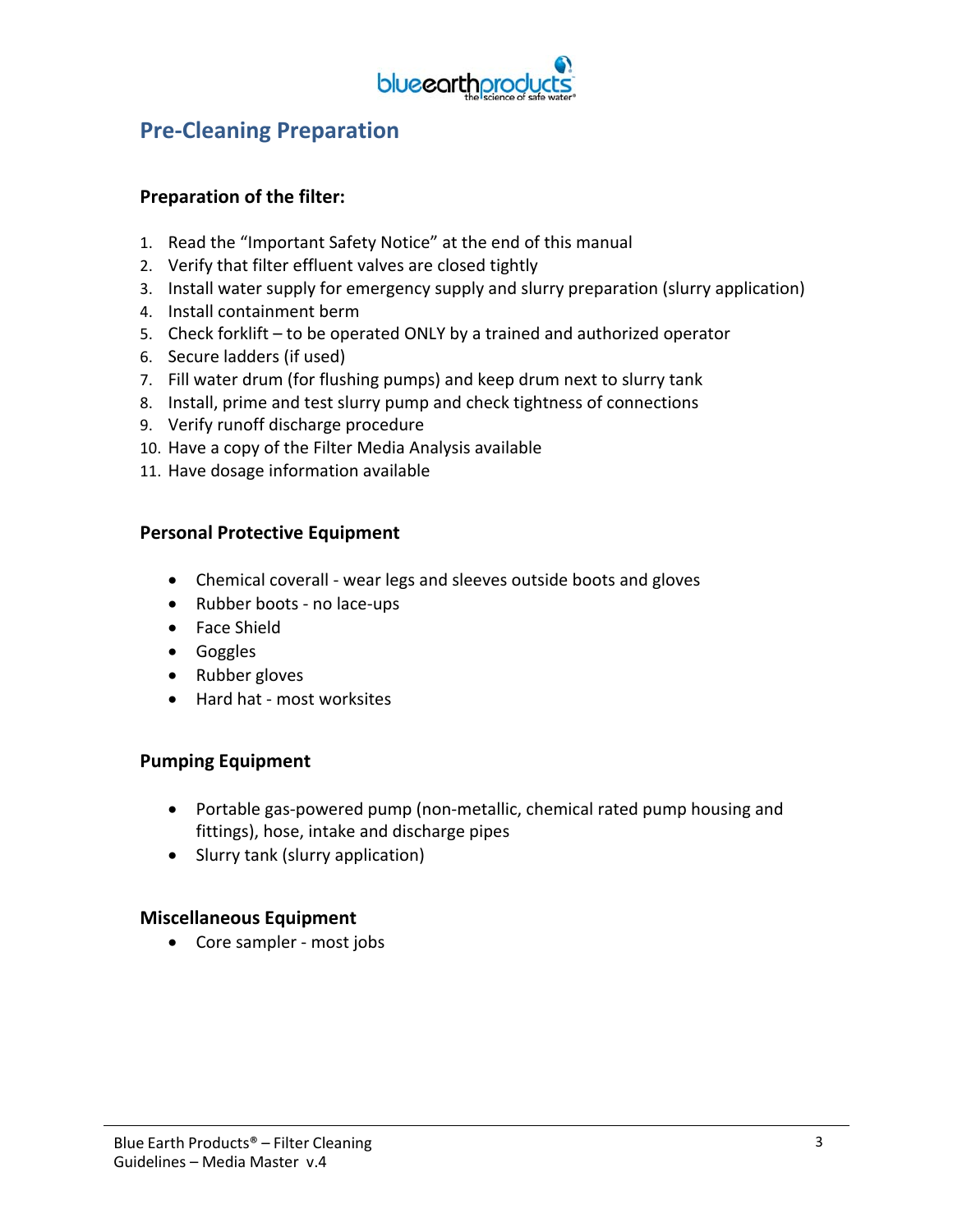

## **Filter Media Cleaning Procedure – Slurry Application**

#### **Day One:**

- 1. Backwash and drain filter ‐ done by customer
- 2. Close effluent valve(s) ‐ done by customer
- 3. Set effluent valve to "filter‐to‐waste" if possible ‐ done by customer
- 4. Collect "Before" sample
- 5. See "Quality Control Measures" for some additional suggestions
- 6. Prepare Media Master Slurry:

#### **50 lbs bags**

- Position slurry tank in containment berm
- Dump contents of bags or buckets into slurry tank
- Add water to at least two feet above solid level
- 7. Position discharge and intake
- 8. Start pump
- 9. Pump Media Master slurry:
	- Draw water from the top surface of submerged powder (creating a slurry in the pump)
	- Always keep enough water entering intake to prevent pump seizure
	- Feed water to the same area where suction is being picked up
	- Do not clog the pump by drawing too much solids. Keep intake pipe moving across the submerged powder surface
	- Lift intake up occasionally to flush pump. When stopping, flush the pump and line first. If necessary, use water from the drum.
- 10. Discharge the mixed slurry evenly across the filter bed
- 11. Flush slurry pump when finished
- 12. Raise water level in filter until just above the media ( $\leq$  2"), using a slow backwash flow ‐ done by plant personnel
- 13. Pump required amount of Floran Catalyst® directly from the container into filter. Distribute across filter surface.
- 14. Flush pump
- 15. Air‐scour after 3‐4 hours (aeration helps mixing)‐ if specified, done by plant personnel
- 16. Leave the solution to react for 24‐48 hours contact time as described by your Blue Earth Products representative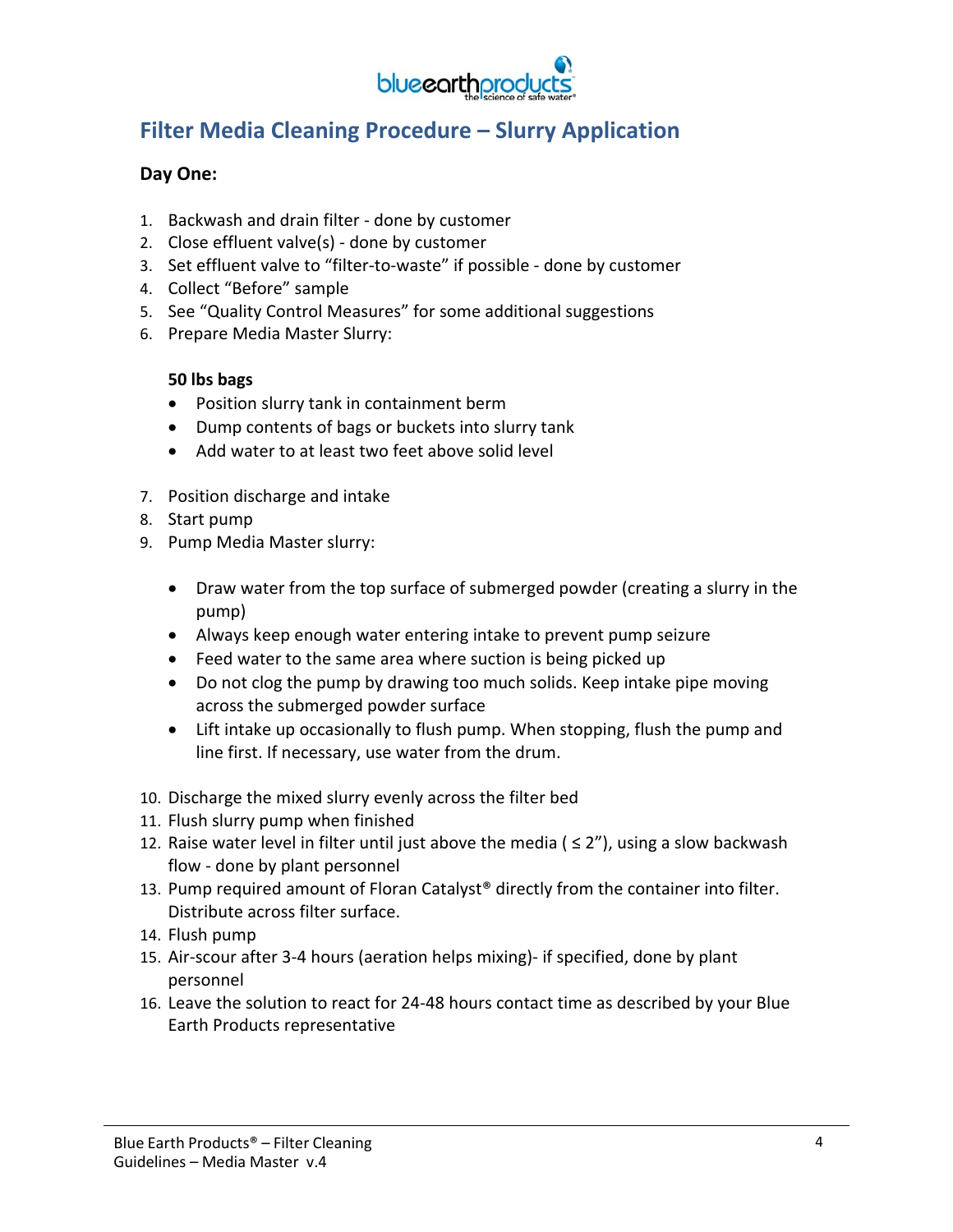

### **Day Two:**

- 1. Prepare to take "After" media sample after backwash is complete
- 2. Filter walls and troughs may be cleaned at this time (see Filter Bay and Trough Cleaning Procedure)
- 3. In the case of a pressure filter replace the gasket and inspection hatch prior to backwashing
- 4. Prepare pump for feeding the specified amount of neutralizer (if using liquid)
- 5. Position solid neutralizer above trough or waste tanks (if using solid)
- 6. See "Runoff Treatment and Disposal Procedure" for additional instructions
- 7. Start backwash ‐ done by plant personnel (several quick backwashes are more effective)
- 8. Introduce neutralizing chemistry into backwash flow (effluent channel, sump, or lagoon) – **Do not add to media bed**
- 9. Check pH in backwash holding facility (lagoon, basin, tank or at sewer entry)
- 10. Add neutralizer until pH is approximately 6.0 ‐ then stop. Allow time for neutralizer to react.
- 11. Check backwash water pH and clarity
- 12. Let filter rest for 30 minutes and perform a second standard backwash.
- 13. Flush pump and line with water
- 14. Rinse out empty neutralizer and Floran Catalyst drums. Container runoff should be disposed into backwash holding facility or sewer drain. Securely cap all half‐empty neutralizing chemistry containers.
- 15. Drain Filter
- 16. Take "After" media sample
- 17. For greensand and artificial greensand, add permanganate (per OEM guidelines for new media application) and let set overnight. Backwash until the backwash water is no longer pink. This should be performed as standard backwashes, with a 30‐minute rest between backwashes.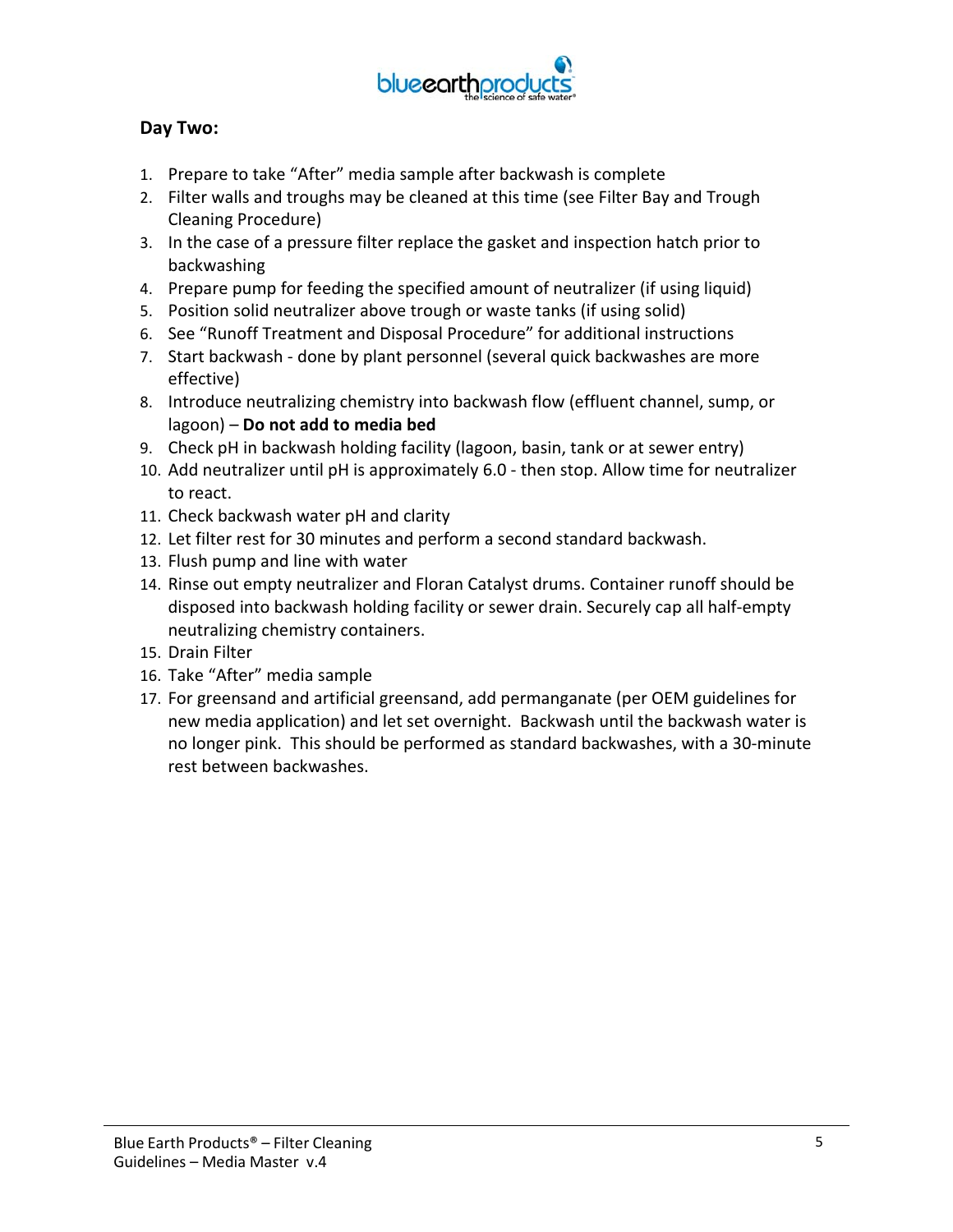

### **Filter Media Cleaning Procedure – Powder Application**

#### **Day One:**

- 1. Backwash and drain filter ‐ done by customer
- 2. Close effluent valve(s) ‐ done by customer
- 3. Set effluent valve to "filter‐to‐waste" if possible ‐ done by customer
- 4. Collect "Before" sample
- 5. See "Quality Control Measures" for some additional suggestions
- 6. Open 50 lbs bags of Media Master or Media Master RR
- 7. Pour evenly over filter media bed, do not pour into troughs
- 8. Raise water level in filter until just above the media  $(\leq 2'')$ , using a slow backwash flow ‐ done by plant personnel
- 9. Pump required amount of Floran Catalyst directly from the container into filter. Spread across filter surface using the slurry pump.
- 10. Flush pump
- 11. Air‐scour after 3‐4 hours (aeration helps mixing)‐ if specified, done by plant personnel
- 12. Leave the solution to react for 24‐48 hours contact time as described by your Blue Earth Products representative

#### **Day Two:**

- 1. Prepare to take "After" media sample after backwash is complete
- 2. Filter walls and troughs may be cleaned at this time (see Filter Bay and Trough Cleaning Procedure)
- 3. In the case of a pressure filter, replace the gasket and inspection hatch prior to backwashing
- 4. Prepare pump for feeding the specified amount of neutralizer (if using liquid)
- 5. Position solid neutralizer above trough or waste tanks (if using solid)
- 6. See "Runoff Treatment and Disposal Procedure" for additional instructions
- 7. Start backwash ‐ done by plant personnel (several quick backwashes are more effective)
- 8. Introduce neutralizing chemistry into backwash flow (effluent channel, sump, or lagoon) – **Do not add to media bed**
- 9. Check pH in backwash holding facility (lagoon, basin, tank or at sewer entry)
- 10. Add neutralizer until pH is approximately 6.0 ‐ then stop. Allow time for neutralizer to react.
- 11. Check backwash water pH and clarity
- 12. Let filter rest for 30 minutes and perform a second standard backwash.
- 13. Flush pump and line with water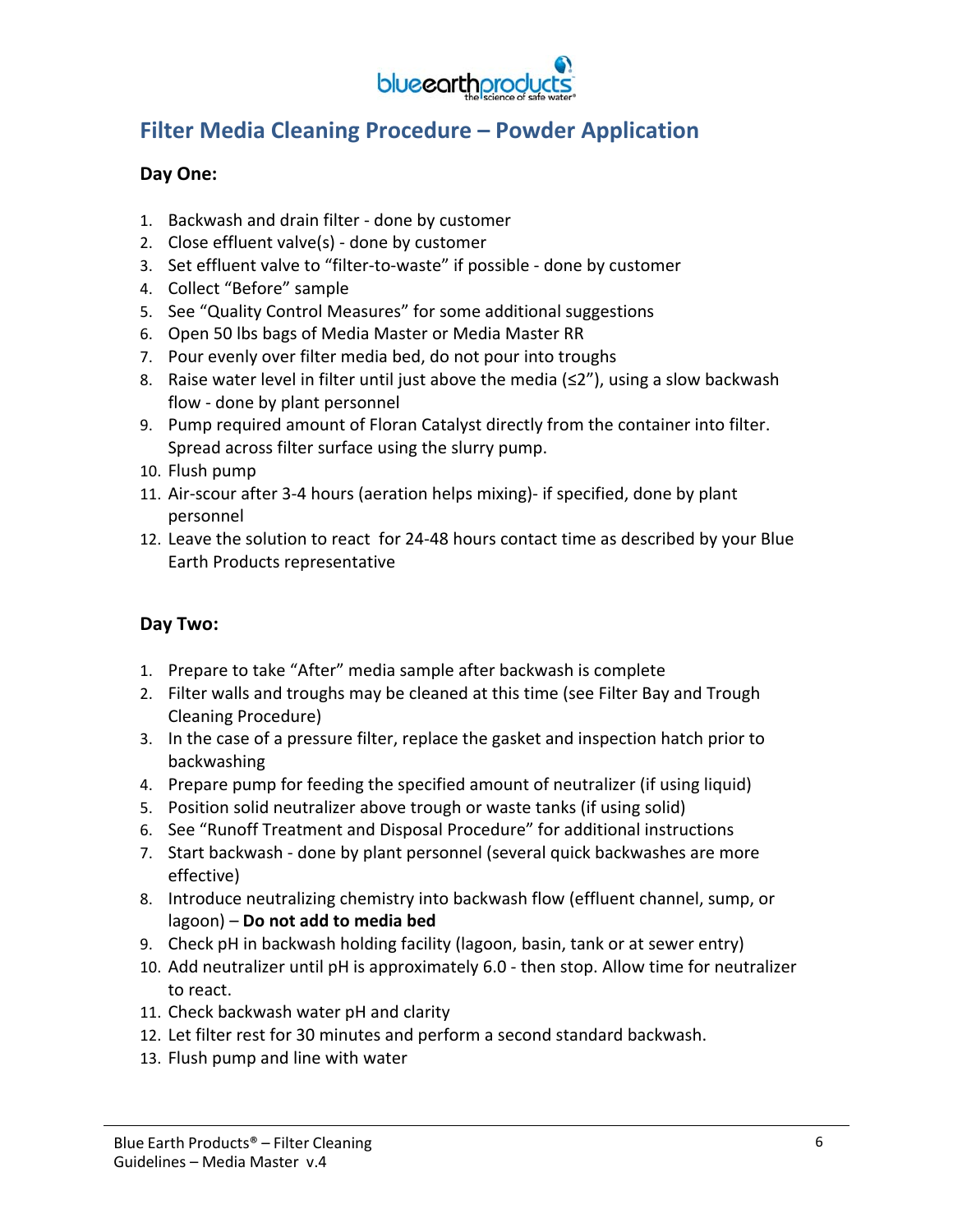

- 14. Rinse out empty neutralizer and Floran Catalyst drums (if used). Container runoff should be disposed into backwash holding facility or sewer drain. Securely cap all half-empty neutralizing chemistry containers.
- 15. Drain Filter
- 16. Take "After" media sample
- 17. For greensand and artificial greensand, add permanganate (per OEM guidelines for new media application) and let set overnight. Backwash until the backwash water is no longer pink. This should be performed as standard backwashes, with a 30‐minute rest between backwashes.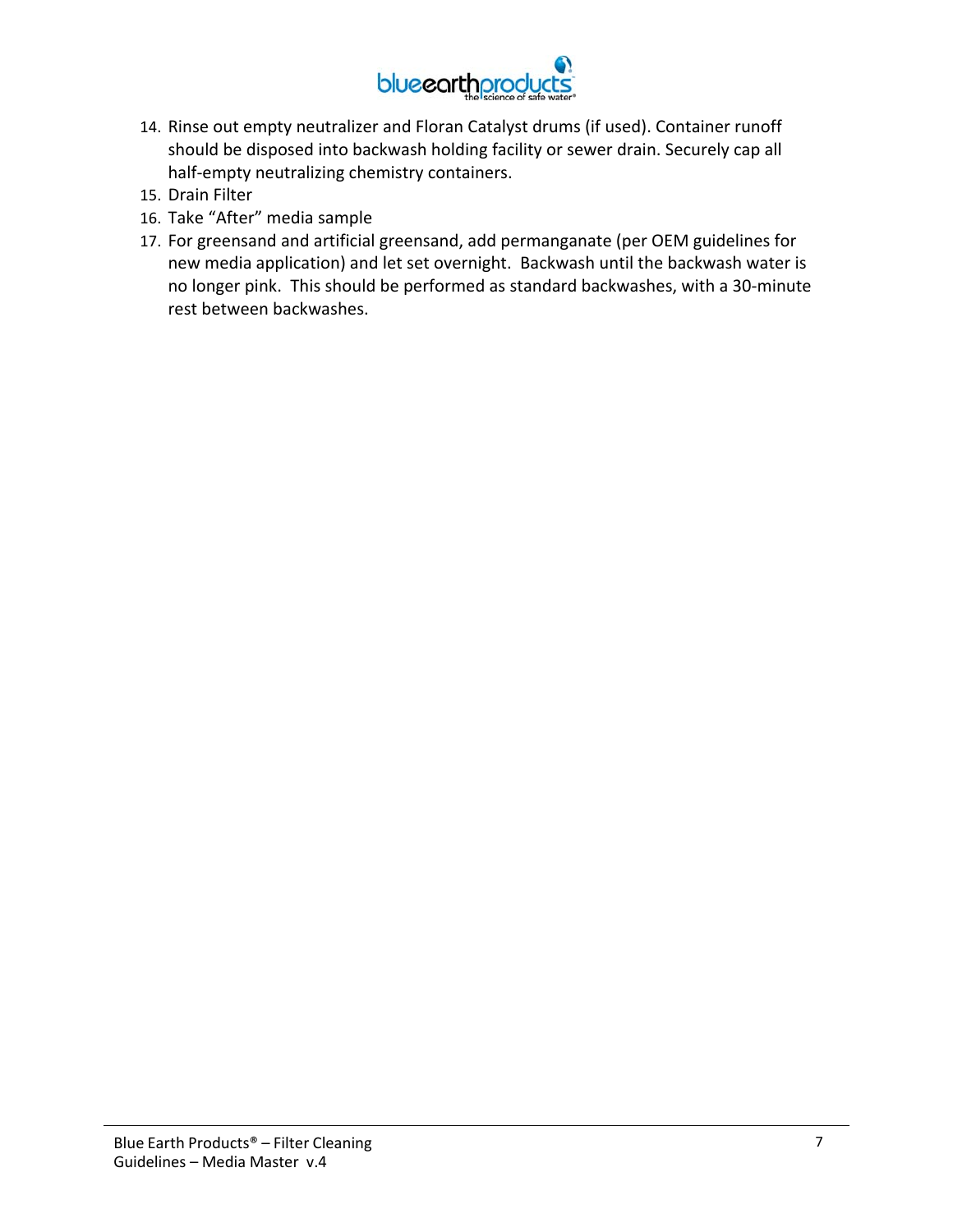

### **Filter Bay and Trough Cleaning Procedure**

The filter should be shut down to prevent runoff from entering effluent.

- 1. Rinse down entire filter area with water to provide a wetted surface for chemicals to adhere to
- 2. Mix Filter Fit<sup>®</sup> and Floran Catalyst at a 10:1 ratio. Utilize all Filter Fit that is mixed.
	- a. **Never store product that has been activated with catalyst.**
	- **b. Use a test patch when treating bare metal surfaces.**
	- **c. When applying to bare metal always rinse as quickly as possible.**
	- **d. A mixture of CSR Plus with Floran Catalyst is not recommended for stainless steel.**
- 3. With spray units, apply chemical mixture on top of the wetted, fouled surface and allow it to run down the face of the wall and trough area
- 4. Foam reaction will occur and the material will become sticky
- 5. Continue to clean from the top down until all areas are covered
- 6. For best results, do not allow application area to dry. Rinse material off before it dries.
- 7. Reapply to areas that need additional attention
- 8. Rinse all areas and backwash filter
- 9. Return filter to normal operation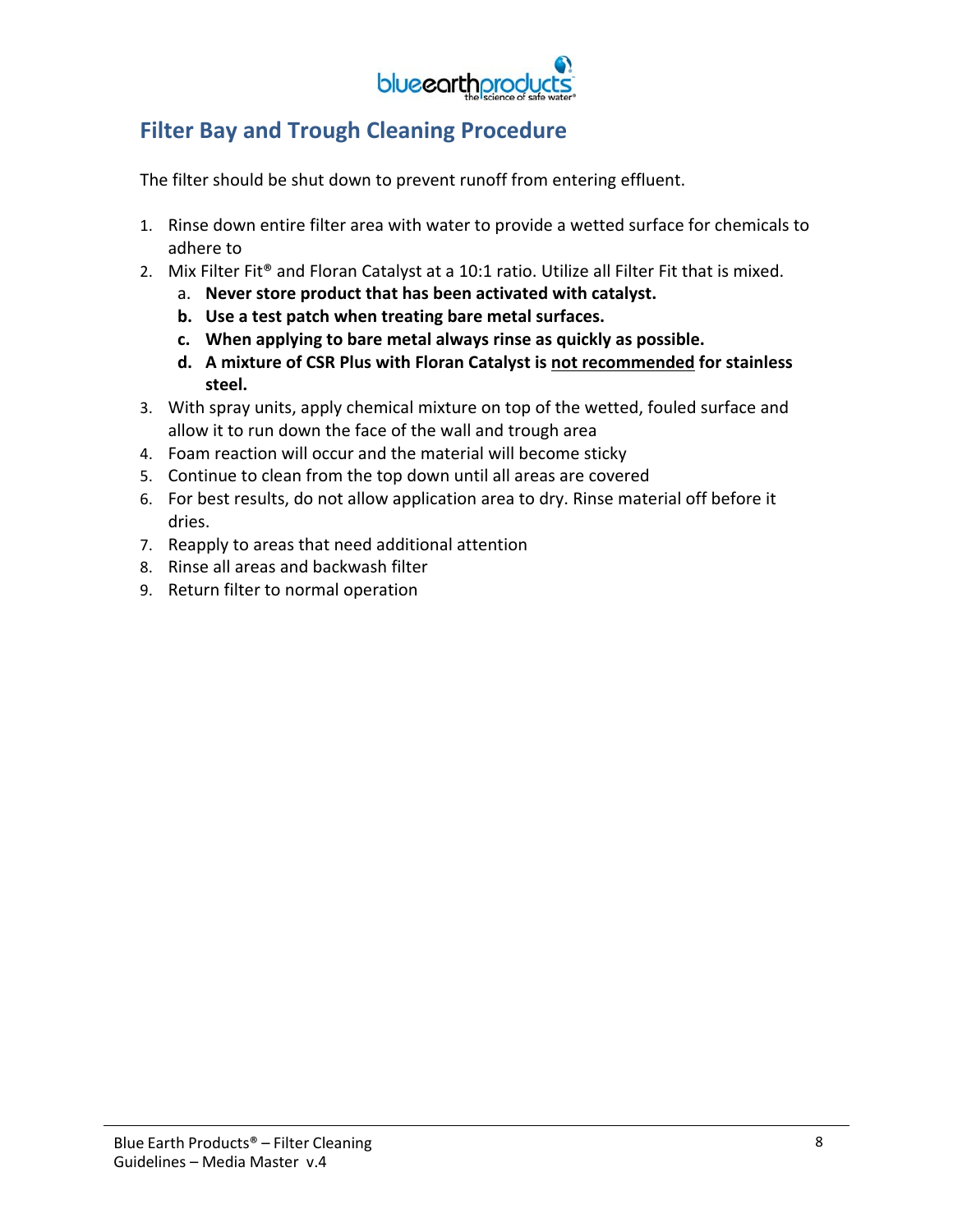

### **Runoff Treatment and Disposal Procedure**

Filter media treatments using Blue Earth Products' chemical products produce runoffs that need to be discharged of properly in order to comply with environmental requirements. It is very important to discuss the discharge procedures with the customer before doing a job. Customers might have their own concerns in addition to the regulatory issues, but in most cases operation personnel are helpful in determining the correct procedure.

The runoff generated during filter media jobs is the backwash created as part of the cleaning treatment. It consists of a large volume of wash water (usually 2‐4 filter bed volumes), unreacted product (if any), dislodged deposits and any sludge that was present in the deeper layers of the filter bed before they were cleaned. Several quick backwashes produce better results than one long, extended backwash. Filter media has a surface area much greater than the surface area of a tank. Additionally, the deposits on filter media are usually more dense. Thus, backwash water can initially be very dirty early in the backwash before it gradually begins to clear.

Filter treatment runoffs vary in pH but are normally acidic (pH 1.5‐6.0). The approximate amount of neutralizing chemistry needed is calculated in the laboratory and given in the lab report. The amount of neutralizing chemistry of choice amount might need to be adjusted down in the field due to buffering agents in the rinse water and the unaccounted for deposits in the underdrain.

The backwash water is either recycled to the head of the plant where it re‐enters the treatment process at about 5% of the inflow volume or it is discharged to the sanitary or storm sewers. The customer will need an NPDES permit to discharge the backwash into the storm sewer. Most plants have a backwash holding facility in which the backwash is collected to allow sludge to settle. This can be a tank, a basin or a lagoon.

Backwash recycling should be avoided whenever possible. While our NSF certification allows for recycling with proper dilution, we would much rather discharge to the sewer with a NPDES permit. The reason being that recycling can affect the quality of the produced water and then create problems for the customer. When there is no other option, recycling is possible when either of these conditions are met:

- Media Master RR is used instead of Media Master
- The residual disinfectant in the distribution system is monochloramine and not free chlorine.

In each case, there might still be a temporary drop in chlorine residual, which has to be discussed with the customer before starting the job. Blue Earth Products recommends doing one filter first and evaluating the results before scheduling the entire plant.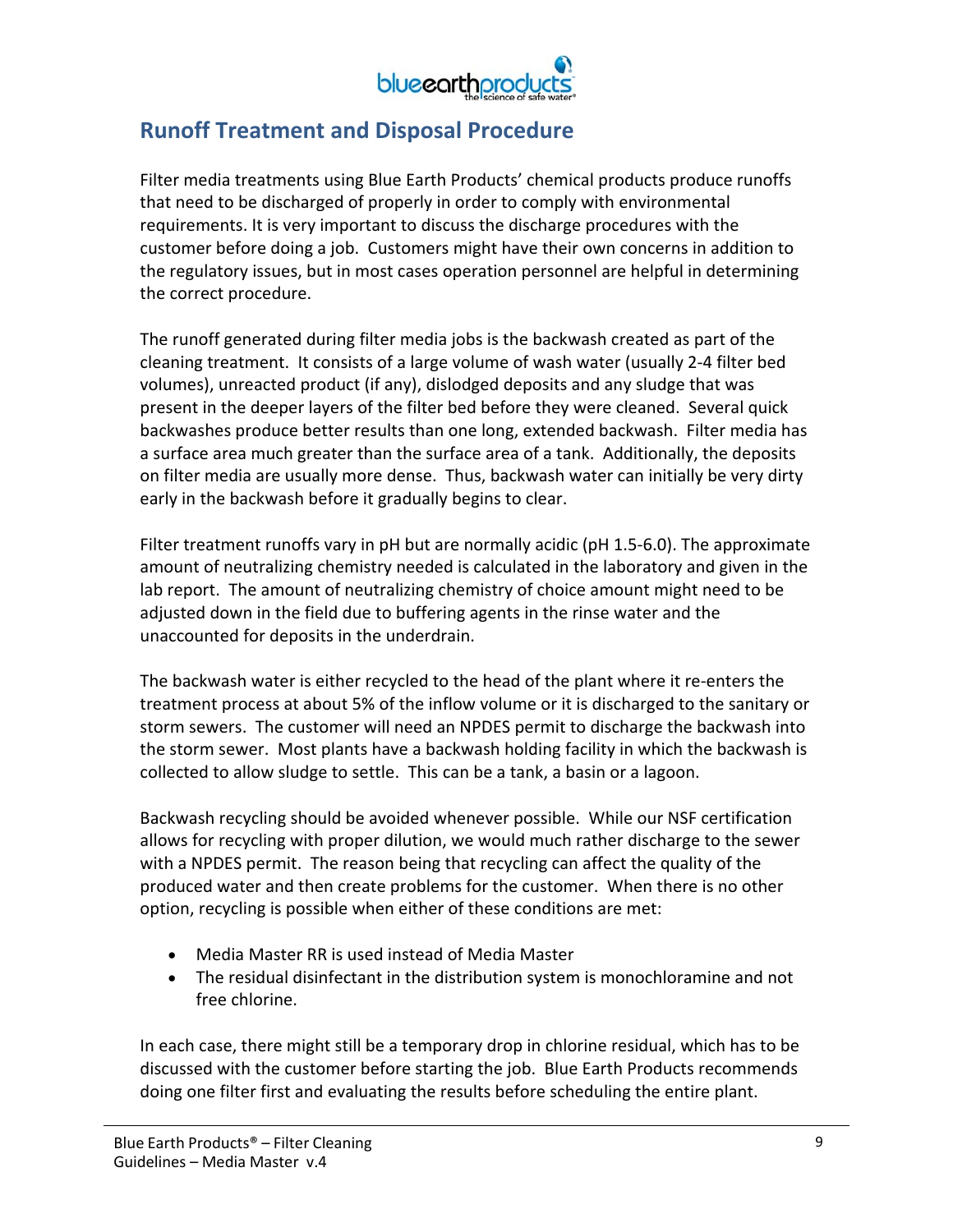

Recycling Media Master runoffs in free chlorine systems causes chloramine formation that is unwanted in most cases.

Many plants can discharge their backwash directly into the sewer or drain their backwash holding facility into the sewer. This is the preferred option of disposal. Others might normally recycle, but can either pump or drain to the sewer if needed. pH adjustment is necessary (pH 6‐9) for sewer discharge.

Other plants prefer to collect the filter backwash water and clarify sludge in ponds or lagoons. This is a suitable destination for the backwash. The lagoons/ponds are used to accumulate and settle the sludge. The overflowing water is recycled to the head of the plant, drained into the sewer or discharged to a ditch or river (customer has NPDES permit). Neutralization is necessary for discharging backwash water to a lagoon; however, if the lagoon contains sludge from lime softening, neutralization is normally not necessary.

Neutralizer comes in 3 forms, pHinish‐L™ is a liquid caustic solution or as pHinish‐S™ dry caustic pearls. One gallon of pHinish‐L is equal to 2.63 pounds of pHinish‐S in terms of its acid‐neutralizing capacity. pHaze™ is a DOT non‐hazardous neutralizer that buffers and will not go above a pH of 9.0. One pound of pHinish‐S is equivalent to 2.5 lbs of pHaze in terms of its acid‐neutralizing capacity. Due to the lower shipping cost of pHaze and pHinish‐S™, we prefer these for larger filter jobs. pHinish‐L is also susceptible to solidify or gel in cold temperatures, preventing pumping. For additional information see the "Neutralization Table."

1. **pHaze** ‐ position calculated number of bags or buckets along the filter. Have utility knife ready. Let end of bag protrude a few inches over the filter side**.** 

**pHinish‐L** ‐ ensure that the product has not gelled. Prime pump.

**pHinish‐S** ‐ When using pHinish‐S, the most common mistake is overshooting the pH. This occurs primarily because pHinish‐S must first dissolve before the neutralization reaction occurs thereby resulting in a delayed reaction and overshooting. The way to combat this is to first mix 4‐5 lbs of pHinish‐S in a 5‐gallon bucket with 4‐5 gallons of water. Always wear PPE and perform the operation slowly because the dilution reaction is exothermic (significant heat generation ‐ the water could rapidly boil if improperly mixed). When pHinish‐S is in solution it will neutralize the runoff almost instantly and completely making your pH checks more accurate.

- 2. Start backwash
- 3. When the water level in the filter reaches the top of the troughs, start adding the selected neutralizer by starting the pump or cutting the bags. Cut one bag at a time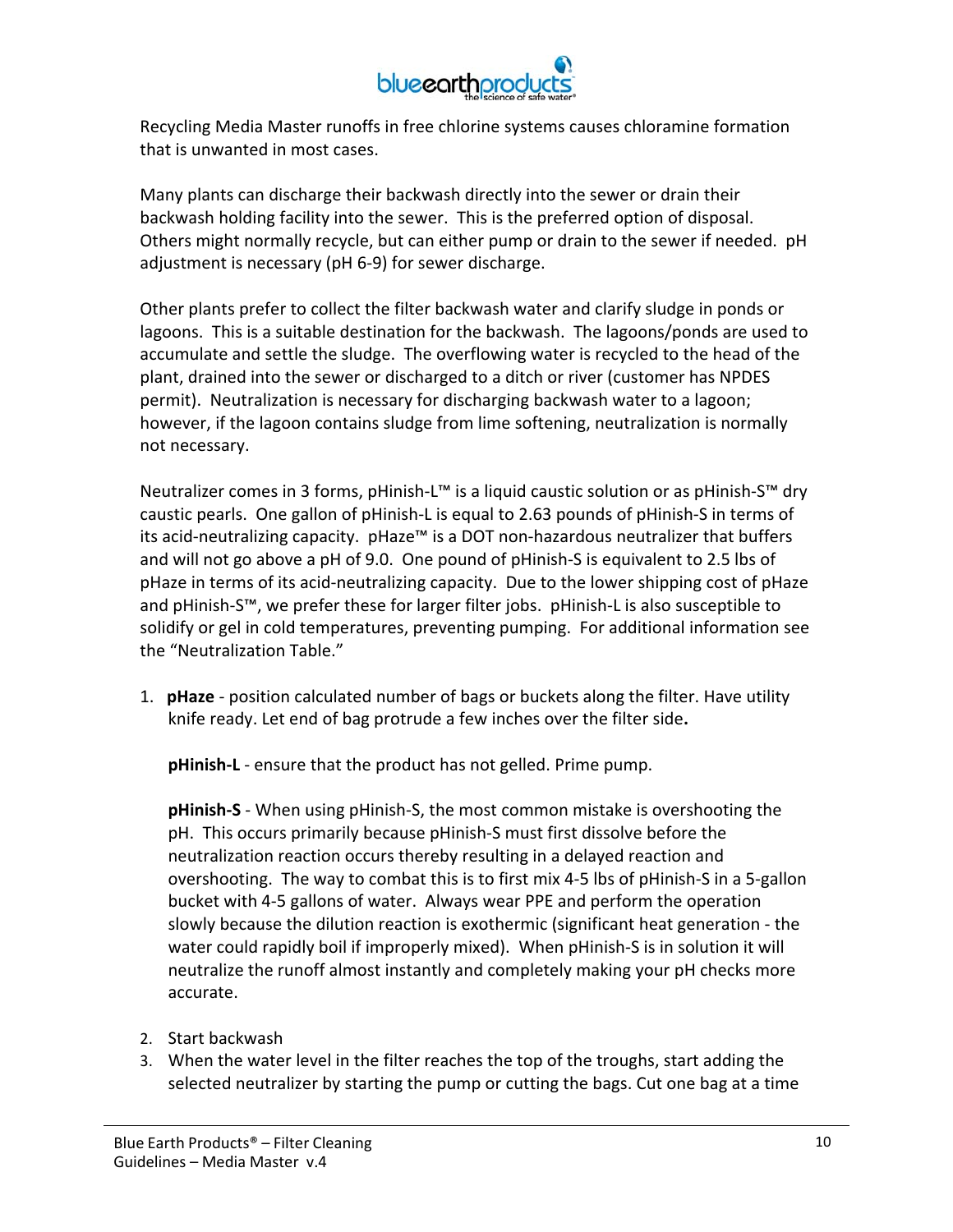

and dump contents into the trough or gusset area at a moderate pace. Empty the bag completely before opening the next one.

- 4. Add neutralizer until calculated amount is reached or pH is elevated to 6‐9 standard units.
- 5. Use garden hose to rinse boots, gloves, handrails and anything that has come into contact with the caustic. Rinse into the filter.
- 6. Check pH in the backwash holding facility during the later stage of the backwash and after the backwash.
- 7. The backwash water should be pH 6.0 or above. If not, add additional neutralizer during a second backwash or add more to the next filter to be treated (the backwashes mix in the holding facility).

### **Neutralization Tables**

The following tables can be used to determine the maximum amount of neutralizing chemical needed to neutralize a unit volume of Blue Earth Products cleaning chemistry.

|                                                                  | pHinish-S (lbs) | pHinish-L (gal) | pHaze (lbs) |
|------------------------------------------------------------------|-----------------|-----------------|-------------|
| 1 gal mix - CSR Plus <sup>®</sup> w/Floran <sup>®</sup> Catalyst | 1.32            | 0.50            | 3.29        |
| 1 gal mix - Top Ultra® w/Floran® Catalyst                        | 2.01            | 0.76            | 5.03        |
| 1 gal mix - Filter Fit <sup>®</sup> w/Floran® Catalyst           | 2.01            | 0.76            | 5.03        |

**Table 1** – Neutralization conversions for acidic cleaning solutions (max amount required).

|                                   | pHinish-S (lbs) | pHinish-L (gal) | pHaze (lbs) |
|-----------------------------------|-----------------|-----------------|-------------|
| 1 lbs - Media Master <sup>®</sup> | 0.40            | 0.15            | 0.99        |
| 1 lbs - Media Master® RR          | 0.30            | 0.12            | 0.76        |

**Table 2** – Neutralization conversions for acidic cleaning solids (max amount required).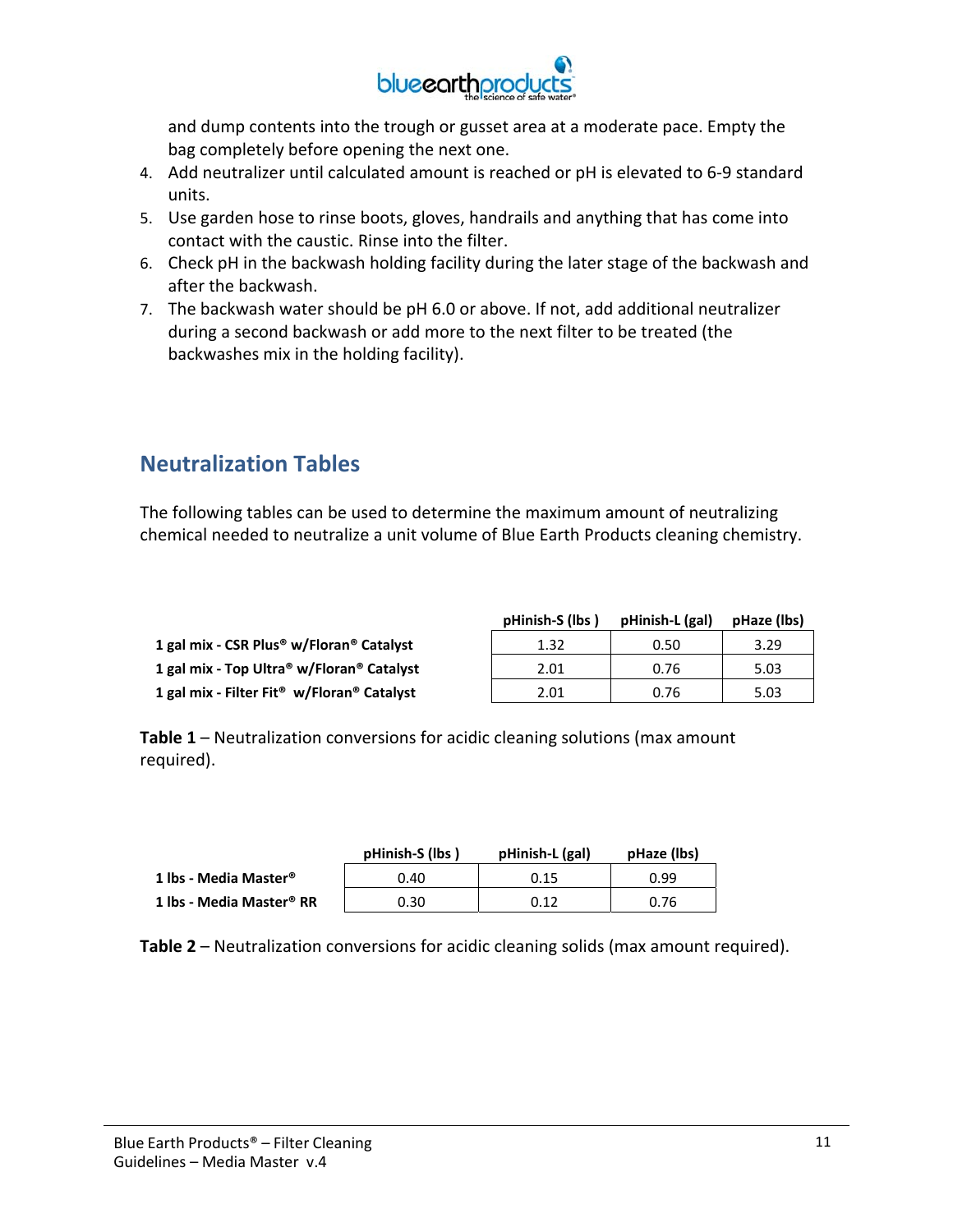

### **Quality Control Measures**

- Take media samples before and after media cleaning
- Follow recommended chemical dosages outlined in the media analysis report
- Take pictures of the filtration basin before and after treatment
- Measure media height before and after treatment. Add new media to restore filter to original specifications
- Determine chlorine demand before and after cleaning
- Compare water quality data upstream and downstream of the filter before and after cleaning

### **Benefits and Results**

- Complete removal of surface deposits from filter media and filter walls and troughs
- Improved filtration performance
- Reduce oxidant demand
- Improved flow rates
- Low labor and downtime for cleaning